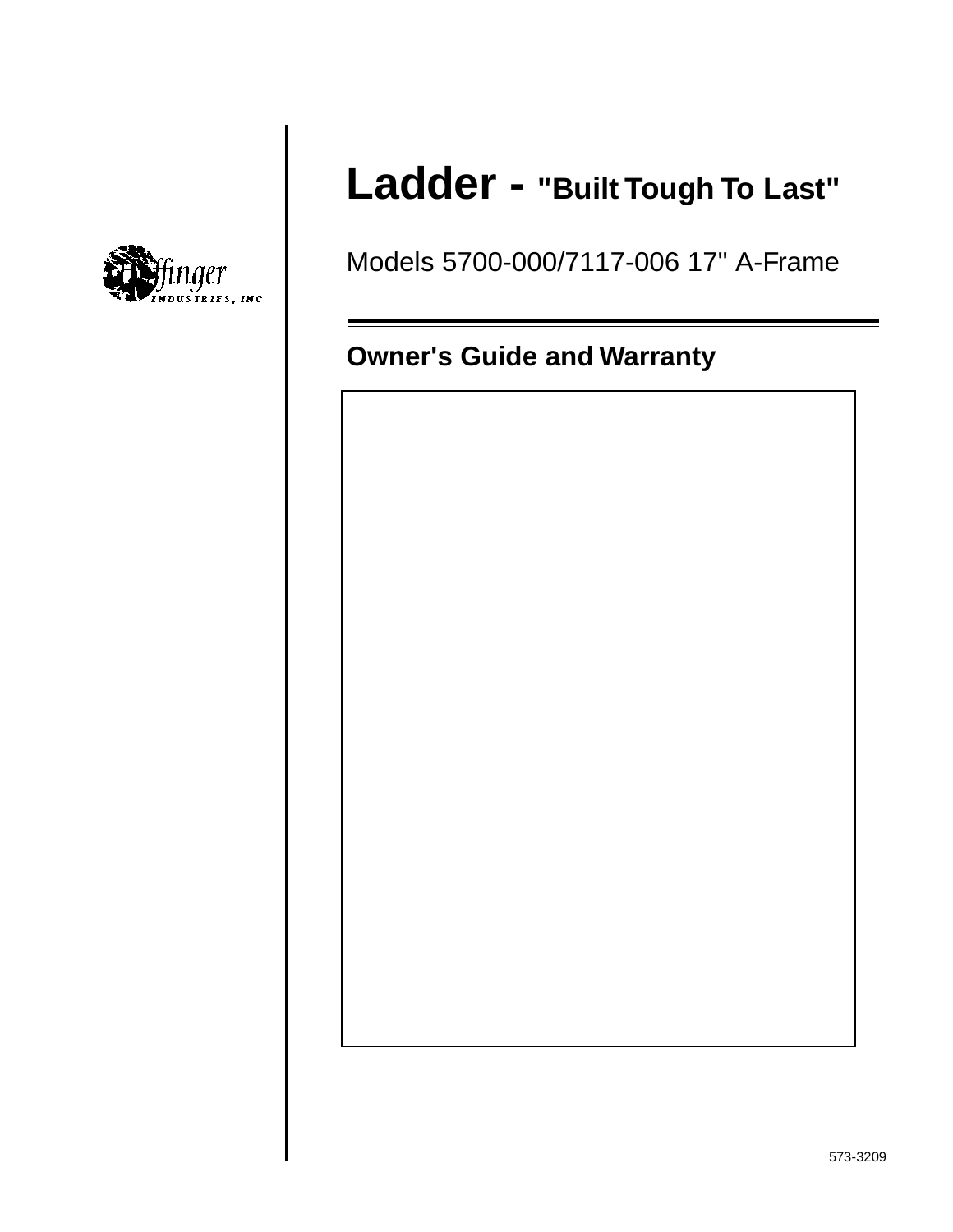## **AWARNING**

**READ ALL INSTRUCTIONS - Failure to follow these important safety instructions and other basic safety precautions may result in serious personal injury.**

#### **IMPORTANT SAFETY INSTRUCTIONS**

- 1. This ladder is to be used as a swimming pool ladder only.
- 2. The ladder must be installed in accordance with these instructions.
- 3. Ladder must be located on a solid base and secured to the pool top rail.
- 4. Maximum weight of persons using ladder is limited to 300 pounds (136 kgs.)
- 5. One person on the ladder at a time.
- 6. Face ladder when entering or leaving pool.
- 7. **DANGER NO DIVING NO JUMPING FROM LADDER. DIVING INTO SHALLOW WATER CAN CAUSE QUADRAPELIGIA. SUPERVISE ALL GUESTS AND INVITEES. DO NOT ALLOW ANY TYPE OF DIVING OR JUMPING.**
- 8. **WARNING** - **TO PREVENT ENTRAPMENT OR DROWNING, DO NOT SWIM THROUGH, BEHIND OR AROUND LADDER.**
- 9. Do not sit on top of ladder hand rails.
- 10. Watch children and pets at all times. They may climb the ladder to gain access into the pool and possibly drown.
- 11. Do not place or secure any items on or to the ladder, such as: towels, thermometer, floating skimmer, safety ropes or objects that may entangle, trip or injure a swimmer.
- 12. When ladder is not in use, swing up and latch.



The outside steps are very heavy and the swing up and latch feature to secure the pool may not be feasible for certain persons due to their stature or physical capabilities.

If you are not physically capable of lifting the steps to their upright position to secure against unauthorized pool entry, or when the pool is not in use, simply remove the clevis pin from the left and right sides of the steps, and move the steps to a secure area away from the pool.

- 13. **DANGER ELECTRICAL HAZARD.** Use extreme caution when using an electric drill near water. NEVER use an electric drill when standing in water for ladder installation, use a cordless drill, if possible.
- 14. Lower steps only when your pool is being supervised by an adult.

#### **TOOLS REQUIRED**

- Tape measure
- Drill (cordless type recommended)
- 5/16" Drill bit
- Flat blade shovel
- #2 Phillips head screwdriver
- Two (2) 7/16" wrenches
- Two  $(2)$  9/16" wrenches
- Hacksaw
- Carpenters level
- Marking pen
- Hammer and center punch

#### **MATERIALS REQUIRED**

Four  $(4)$  12" x 12" x 2" patio blocks

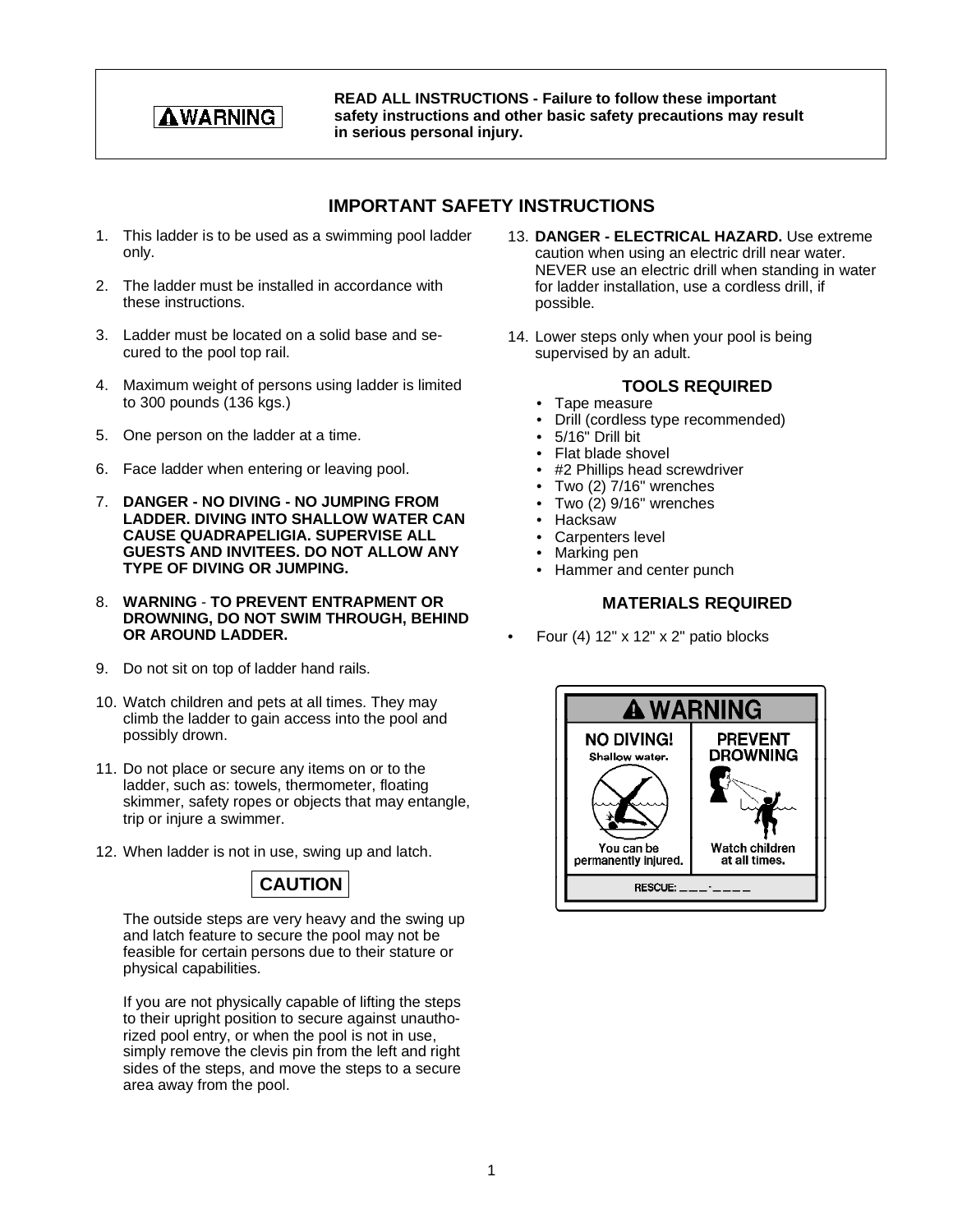Your new A-Frame, swing-up ladder is built tough to last. The larger, rugged design provides easier access to and from your pool. And, the convenient swing-up feature of the outside ladder steps, with automatic latching, provides security against unauthorized entry of small children and pets without the need for removing the entire ladder.

Before you begin the assembly and installation, make sure no parts are missing. DO NOT assemble the ladder unless all parts are available or ladder failure may result in serious personal injury. Report any missing parts to your dealer for prompt replacement.

#### **SELECT LADDER LOCATION**

Select the ladder installation position on your pool where it can be viewed from all directions.



#### **SITE PREPARATION**

Center the four patio blocks between two side verticals and level with the bottom of the wall frame as shown. Level tops of the patio blocks in all directions.



### **ASSEMBLY**

#### **ASSEMBLE HAND RAILS TO PLATFORM**

Place the ladder platform on a flat surface with "NO JUMPING - NO DIVING" facing toward you. Assemble the two handrails to the platform using four each of the 1/4" x 2-1/8" long screws, 1/4" washers and acorn nuts per handrail. Tighten securely.



#### **ASSEMBLE LATCH AND COVER**

Insert the dowel pin into the handrail on the right side of the platform as shown. Place one end of the spring into the center bottom hole of the latch and the other end over the plastic pin in the handrail. Place the latch onto the dowel pin.



Position the latch cover over the latch assembly and secure it in place using two #10 x 1/2" screws.

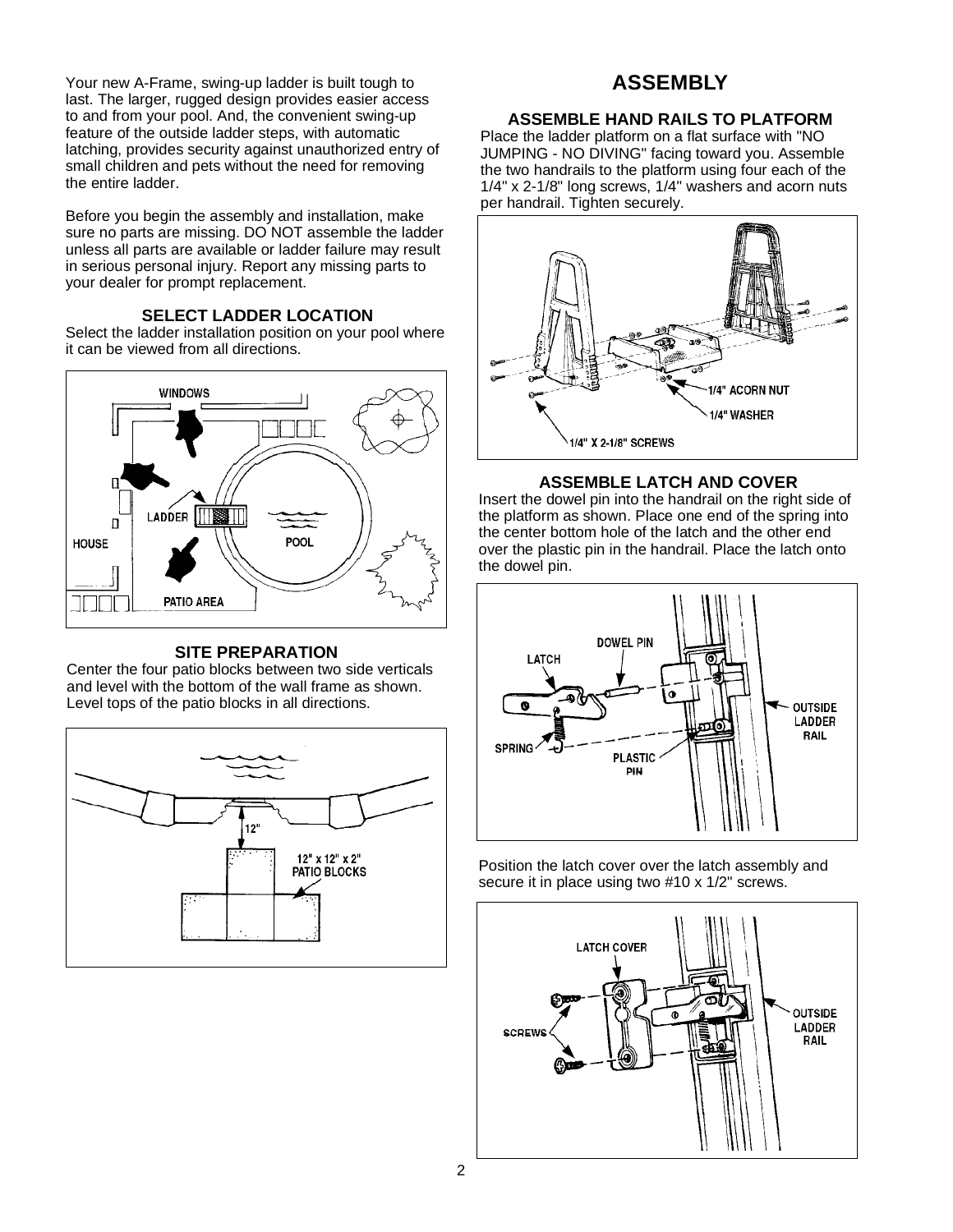#### **INSTALL LATCH COVER ON LEFT RAIL**

Position the other cover over the opening on the left rail (not used for latch) and secure it in place using two #10 x 1/2" screws.



#### **ASSEMBLE LADDER CLEVIS TO LADDER STEPS**

Assemble a clevis-"right" and clevis-"left" to the top of each ladder step as shown and secure them in place with a clevis pin by pushing them through from the outside until they snap into place.

For the **inside ladder steps,** insert 3/8" x 3" screws where shown and loosely assemble the 3/8" square nuts. **DO NOT** tighten the screws and nuts at this time.



#### **ASSEMBLE LADDER PAD TO LADDER STEPS** Snap a ladder pad onto the bottom of each ladder step assembly.



## **INSTALLATION**

#### **LOCATE CENTER BETWEEN TOP CONNECTORS**

Measure the distance between two pool top connectors at the installation position. Divide by 2 to obtain one half the distance and mark the centerline with a felt pen.



Position the platform and handrail assembly on the top rail, centered on the centerline.

#### **LEVEL PLATFORM**

Place a carpenters level on top of the platform as shown and accurately level the platform.

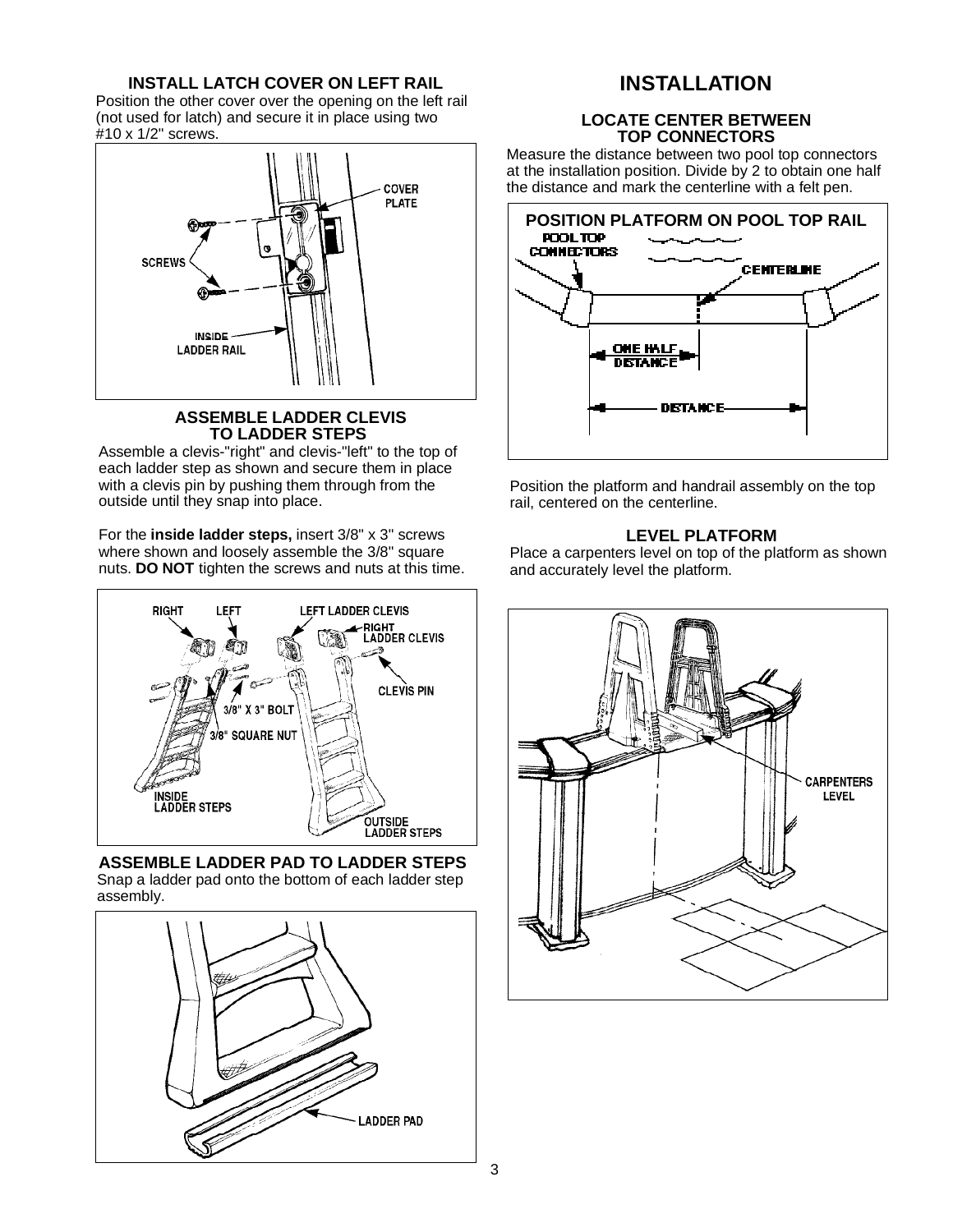#### **MEASURE FROM BOTTOM OF PLATFORM TO PATIO BLOCKS**

While maintaining a level platform, measure from top of patio block to underside of platform with a measuring tape. Record this dimension for later use. Remove platform and handrail assembly and set aside.



#### **ASSEMBLE PLATFORM SUPPORT**

Insert the two 1-1/2" PVC pipes into the platform support assembly as shown, pushing pipes into sockets until fully seated.



#### **CUT PLATFORM SUPPORT TUBES**

With the recorded dimension from the top of the patio block to the underside of platform, add 1-5/8". Position the support assembly on a flat surface as shown and measure the total dimension up each pipe and mark with a felt pen. Then, cut off the extra pipe with a hacksaw at the marks, making sure of a square cut.



#### **INSTALL PLATFORM SUPPORT INTO PLATFORM**

Turn platform and handrail assembly upside down and push pipe ends into sockets as shown until fully seated.



#### **REPOSITION PLATFORM ON TOP RAIL AND MARK MOUNTING HOLES**

Reposition the platform assembly, centered on the pool top rail with the platform support resting on the patio block closest to the pool. Adjust the platform until the mounting holes as shown are 3/4" back from inside edge of top rail and mark the hole locations with a felt pen. (For pools with top rails 6" wide and narrower, refer to next step.)

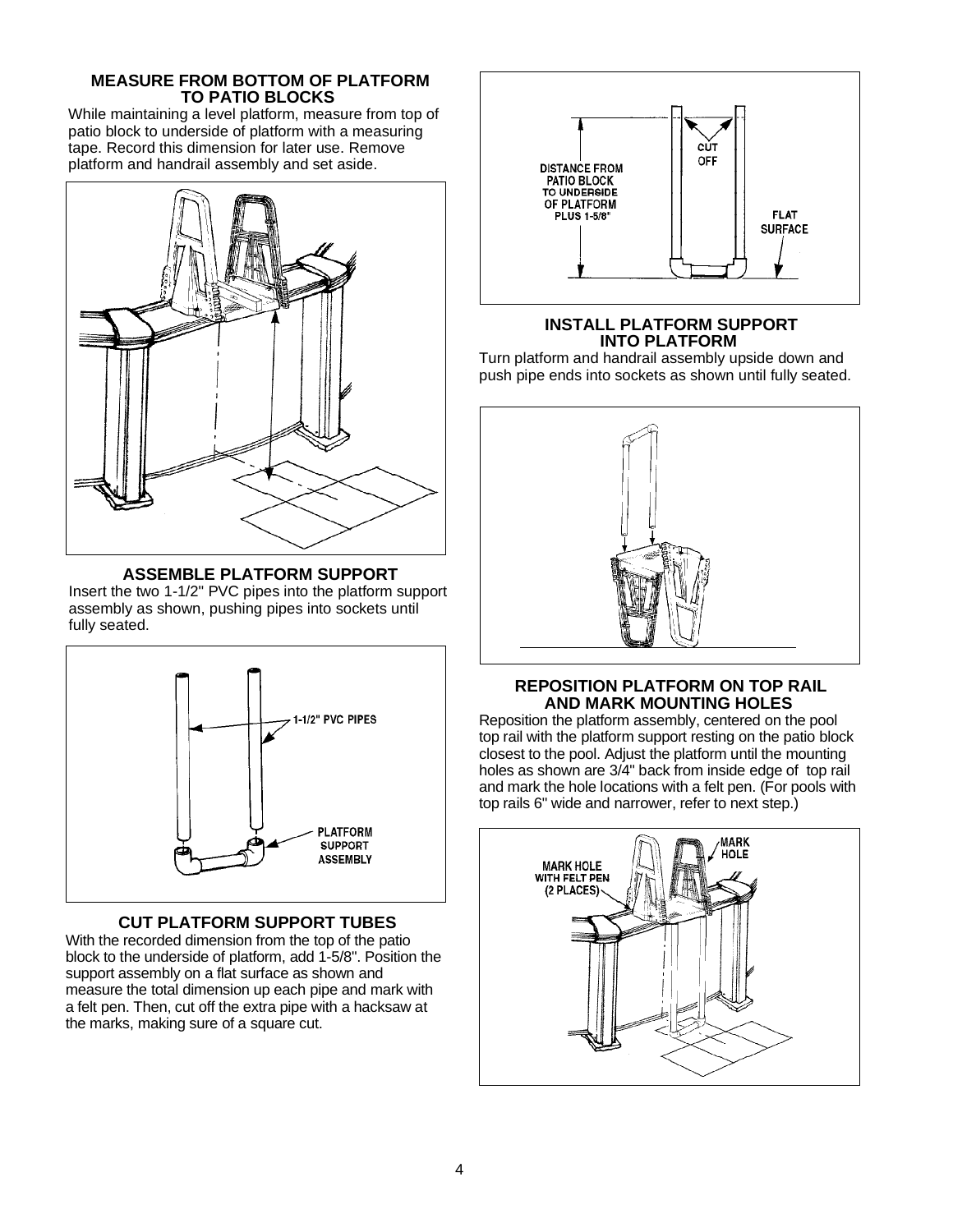#### **MOUNTING LADDER ON 6" WIDE POOL TOP RAILS AND NARROWER**

For pools with top rails 6" wide and narrower, shift the platform until the mounting hole positions are 3/4" in from starting edge of a flat surface as shown.



#### **DRILL HOLES IN TOP RAIL**

#### **A DANGER ELECTRICAL HAZARD**

Use extreme caution when using an electric drill near water. **NEVER** use an electric drill when standing in water. For ladder installation, use a cordless drill, if possible.

**CAUTION:** When drilling the mounting holes in the pool top rail, drill chips may fall into pool. Position a piece of cardboard under drilling positions to catch the chips.

Center punch the hole positions and use a 5/16" drill bit to drill mounting holes. Shift platform to one side, then the other side when drilling holes.

#### **SECURE PLATFORM TO TOP RAIL**

Align platform mounting holes over the drilled mounting holes. Slip a 1/4" washer on both 1/4" x 4" screws and insert them from top and secure with 1/4" washers and 1/4" wing nuts.



**INSTALL LADDER STEPS** (INSIDE POOL)

Place the "inside pool" ladder steps inside pool with bottom ladder pad touching pool floor. Align two of the ladder clevis holes with two of the holes in the hand rail and loosely assemble with 3/8" x 2-3/4" screws, washers and acorn nuts.



#### **SECURE INSIDE POOL STEPS**

Make final adjustment to insure that the ladder steps are firmly positioned on pool floor, then tighten the two screws and square nuts on the ladder step and clevis assembly.

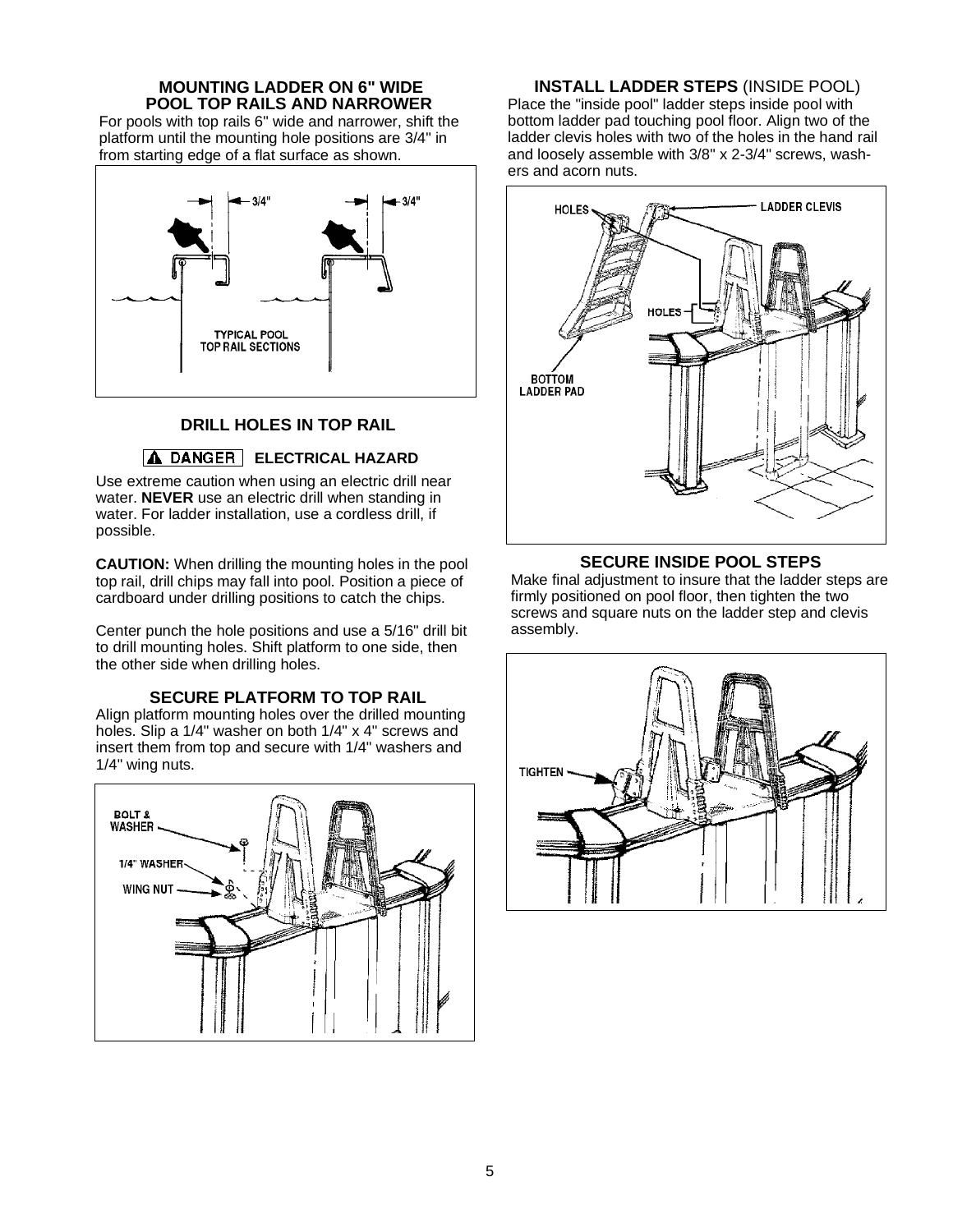#### **INSTALL LADDER STEPS** (OUTSIDE POOL)

Position the "outside pool" ladder steps against the handrails, aligning two ladder clevis holes with two of the holes in the handrail mounting area at each side and loosely assemble with 3/8" x 2-3/4" screws, washers and acorn nuts.



**SECURE OUTSIDE POOL STEPS**

Secure the 3/8" x 2-3/4" screws and nuts firmly.



#### **INSTALL LATCH BAR**

Swing the outside ladder step to an upright position and place the latch bar through the proper set of holes in the right side of the step to ensure the correct engagement with the latch located on the handrail. When the correct adjustment has been made, secure the latch bar to the ladder step with two 3/16" push nuts.

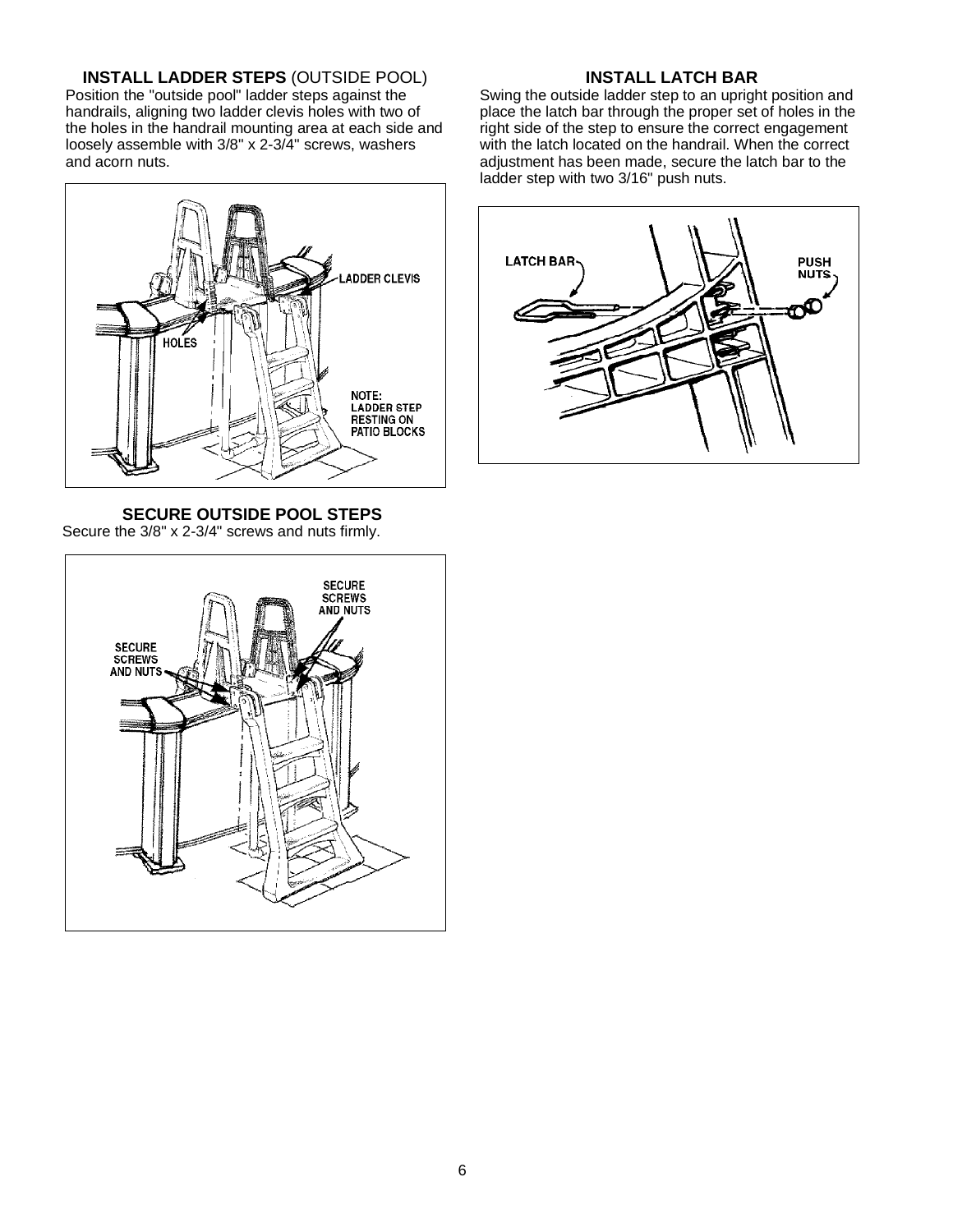#### **EXPLODED VIEW MODELS 5700-000 AND 7117-006**

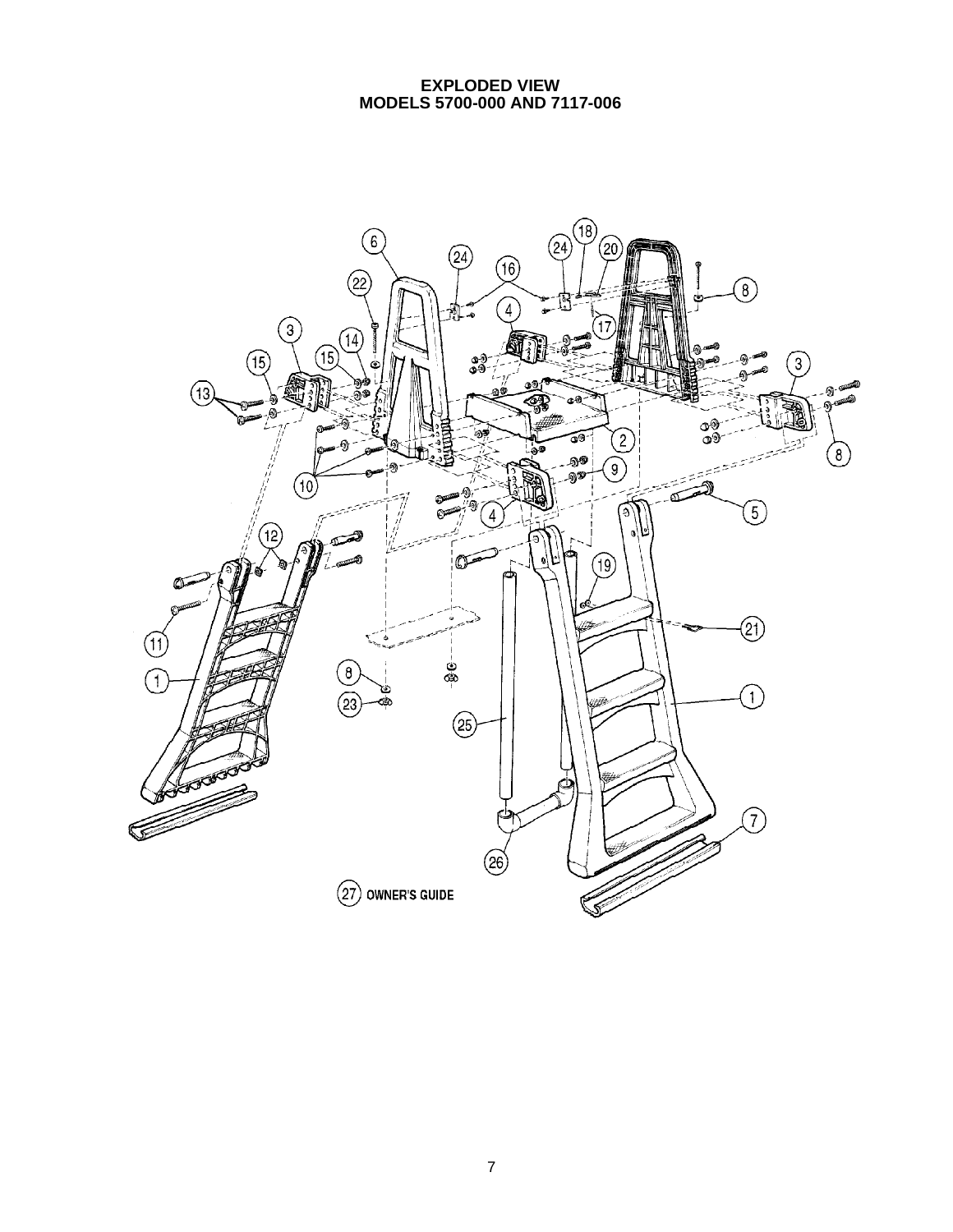#### **PARTS LIST MODELS 5700-000 AND 7117-006**

| <b>ITEM</b> | PART#     | QTY                     | <b>DESCRIPTION</b>                      |
|-------------|-----------|-------------------------|-----------------------------------------|
| 1           | 340-1899  | $\overline{2}$          | Ladder Steps                            |
| 2           | 340-1945  | $\mathbf 1$             | Platform                                |
| 3           | 340-1937  | $\overline{2}$          | Ladder Clevis - Right                   |
| 4           | 340-1939  | $\overline{2}$          | Ladder Clevis - Left                    |
| 5           | 340-1908  | $\overline{\mathbf{4}}$ | Clevis Pin                              |
| 6           | 5188-0056 | $\overline{2}$          | Handrail & Decal Assembly               |
| 7           | 341-1268  | $\overline{2}$          | Ladder Pad                              |
| 8           | 327-1051  | 20                      | 1/4" I.D. x 3/4" O.D. Washer            |
| 9           | 321-1073  | 8                       | 1/4-20 Acorn Nut                        |
| 10          | 330-1225  | 8                       | 1/4-20 x 2-1/8" Phillips Pan Head Screw |
| 11          | 330-1226  | $\overline{c}$          | 3/8-16 x 3" Phillips Pan Head Screw     |
| 12          | 321-1074  | $\overline{2}$          | 3/8-16 Square Nut                       |
| 13          | 330-1227  | 8                       | 3/8-16 x 2-3/4" Phillips Pan Head Screw |
| 14          | 321-1075  | 8                       | 3/8-16 Acorn Nut                        |
| 15          | 327-1003  | 16                      | 3/8" Flat Washer                        |
| 16          | 330-1228  | 4                       | 10 x 1/2" Oval Head Tapping Screw       |
| 17          | 396-1021  | 1                       | Spring                                  |
| 18          | 332-1127  | $\mathbf 1$             | 3/16" x 7/8" Dowel Pin                  |
| 19          | 332-1128  | $\overline{2}$          | 3/16" Push Nut                          |
| 20          | 580-1809  | $\overline{1}$          | Latch                                   |
| 21          | 385-1335  | 1                       | Latch Bar                               |
| 22          | 330-1229  | $\overline{c}$          | 1/4-20 x 4" Phillips Pan Head Screw     |
| 23          | 321-1076  | $\overline{2}$          | 1/4-20 Wing Nut                         |
| 24          | 340-1909  | $\overline{2}$          | Latch Cover                             |
| 25          | 341-1328  | $\overline{2}$          | 1-1/2" PVC Pipe                         |
| 26          | 1107-1523 | $\overline{1}$          | <b>Platform Support Assembly</b>        |
| 27          | 573-3209  | 1                       | <b>Owner's Guide</b>                    |